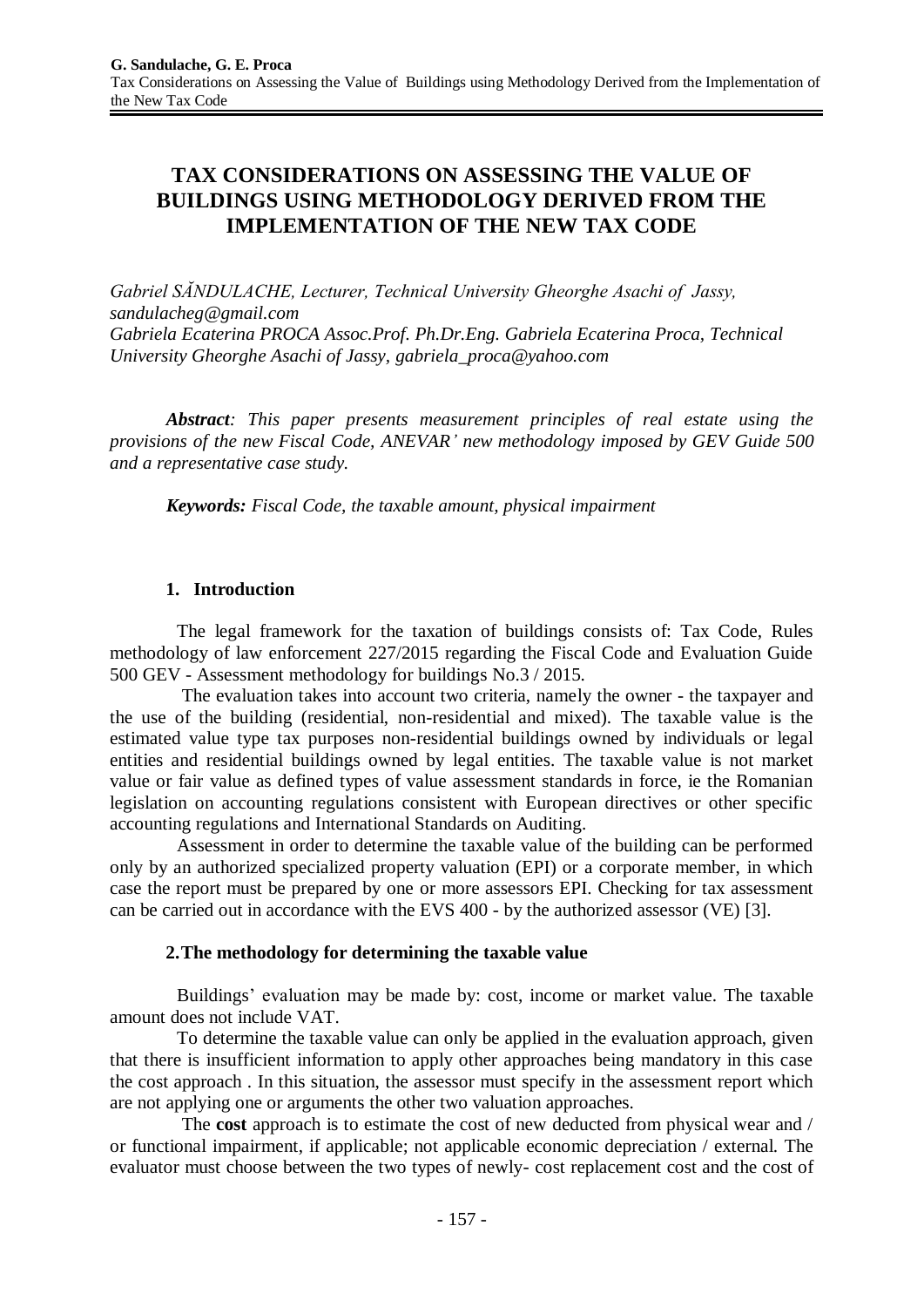reconstruction - and to use any of these types consistently applying this approach. The assessor must ensure that all input data for the assessment is correlated with the type of cost used in the assessment [1 ], [3].

It noted that **replacement cost** is advisable to apply or where applicable, the cost of reconstruction presenting arguments related. Data entry of new cost are taken from credible sources or verified from two different sources but credible.

*Physical impairment* is a loss of utility caused by physical damage of an asset or its components, as a result of its age and under normal conditions of use, which translates into a loss of value estimated in accordance with the legal specifications [3].

*Functional impairment* is a loss of value caused by over-sizing, the route of impaired circulation interior of shortcomings that diminish comfort and if done approach not determined if the replacement cost method.

The **income approach** is applied only if the related land property, which includes building assessed tax rate is not undivided and if the taxpayer provided the assessor documentary information on building appropriate land area subject.

Steps are addressing the market value of the property that includes the building subject to tax intake and its adjacent land allocation market value of the property obtained between the value of the building and land value.

The method can be applied for assessing real estate and leased real property for which an active market rentals (minimum three comparable properties leased to date of the estimate of taxable value). If there is no market comparable method can not be applied

**Market approach** applies only if the related land property of which the building is assessed for taxation and undivided share taxpayer information available to the assessor on the ground surface.

The method comprises two stages, namely (1) the market value of the property subject to taxation which includes building and land properly intake, and (2) the allocation of market value obtained in step (1) between the value of the building and land value.

Land associated - buildings will be evaluated solely for the purpose of allocating property value assessment methodology in force [3].

 **The taxable value** is a type of value estimated tax purposes and is the result of a building for tax assessment conducted on the basis of Standards ANEVAR - GEV 500. Is mentioned that the taxable value is not: market value, fair value, investment value or any other type of defined value in ANEVAR Evaluation standards, International Financial Reporting standards, National accounting standards or other professional referential, except for specific provisions GEV 500 "Determining the taxable value of a building ."

*The* assessor *concludes* taxable value implies a value selection of the three determined by applying multiple valuation approaches.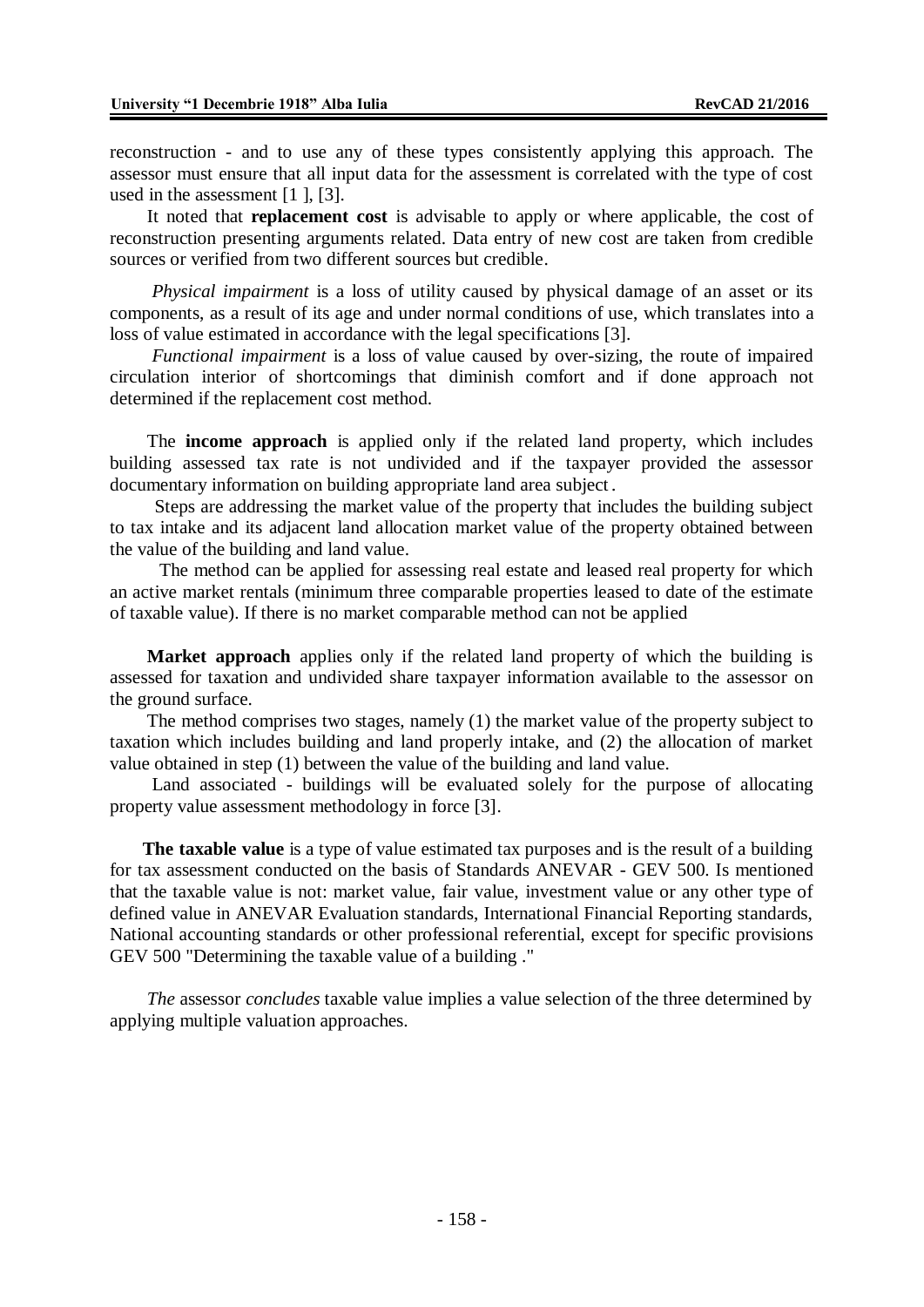# **3. Case study.**

## *a.Living House with residential use located in Jassy (Photo1)*





*Photo1*

a) Jassy - Ist rank;

b) Zone B in the village; Built area  $108 \text{ m}^2$ ;

Structure - reinforced concrete frames, external brick walls;

c) Built in 1940.

d) Determination of normal depreciation (DFN) for the actual age ( Vef ) is done with the mathematical relationship (i)

$$
D_{f_n} = D_1 + \frac{D_2 - D_1}{V_2 - V_1} \cdot (V_{ef} - V_1)
$$
 (i)

where:

D1 is the degree of physical impairment normal for age V1 ; D2 is the degree of physical impairment V2 normal for age.

The taxable value of the property to residential use is subject to review according to assessor 181.440 lei.(ii)

 $(108m^2 \cdot 1000$ *lei* /  $m^2 \cdot 2,40) - (108m^2 \cdot 1000$ *lei* /  $m^2 \cdot 2,40 \cdot 30\%) = 181440$ *lei* (ii)

*B. Garage, non residential use located in Jassy (Fig. 2)*







Fig. 2